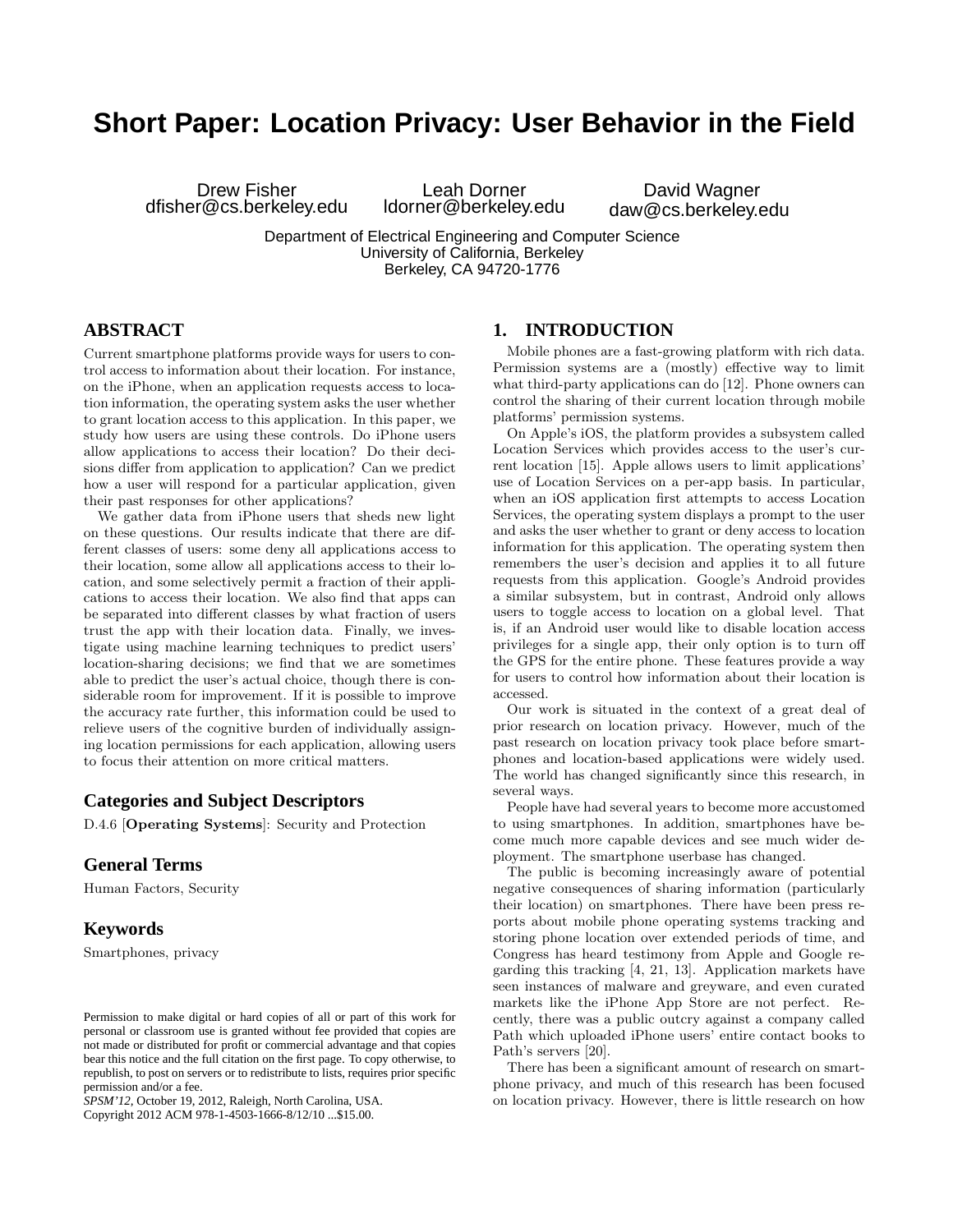users are using the privacy controls available in deployed smartphone platforms. This suggests it would be interesting to understand user behavior in the wild.

Considering that most people say they are willing to share their location using phones [5], we think it would be useful to understand actual user behavior. We'd also like to consider a broader demographic than was used for past work, which tended to focus on university undergraduates aged 18–22.

Given studies indicating that most people are willing to share their location [5], given the past literature on runtime warnings indicating that users learn to reflexively click "OK" and that users are unlikely to immediately recognize potential negative effects of poor location privacy decisions [23, 10, 6], one might naturally expect that most iPhone users will ignore the platform's runtime location access prompts and simply grant access to any app that requests such access. Surprisingly, we find that this is not the case.

In this work, we study several questions about iPhone users' use of location privacy controls:

- Do users grant applications they have installed access to location information? Do they ever deny applications access to location information, and if so, how frequently does this occur? Does this rate vary from user to user? Can users can be separated into different classes based upon their sensitivity regarding location privacy?
- Do users treat different apps differently? Do they grant some apps access to location information at a higher rate than other apps?
- Given a user's past decisions about location access, can we infer how they will respond to a location prompt for a new application? Does it help to know how other users of that application have responded? This is useful, because it may point ways to improving runtime permission systems. One way we can avoid inundating the user with runtime prompts and stave off habituation is to ask the user fewer questions. If we can work out what the user most likely wants, we have an opportunity to take appropriate action without prompting the user.

#### **2. BACKGROUND**

To understand how our study is designed, it helps to first have some background on how the iPhone platform and interface behave.

On iOS, the platform provides a subsystem called Location Services [15]. Installed apps that wish to use the user's location can request the phone's current location and notification of location changes from Location Services. The first time each app requests access to location services, the platform will show a warning prompt, as in Figure 1. The user selects either "OK" or "Don't Allow," and the platform respects that choice. The platform stores that decision and will apply that choice without prompting the user again if the app requests location access in the future.

Since users may change their mind about these privacy decisions, the platform collects these decisions in an editable list displayed in a Settings page for Location Services, as shown in Figure 1. This settings page allows the user to view their past decisions for each application that has ever



Figure 1: On the left, a Location Services prompt, as a user would see it at runtime. On the right, a Location Services settings page.

requested access to Location Services and to change their past decisions.

Apple sets policies regarding the acceptable use of Location Services, and reserves the right to remove applications that violate these policies from the App Store. For example, Apple's guidelines say that applications may not use location information only for analytics. Apple's policy allows applications to request access to location services if the location information is needed to provide some aspect of application functionality or for serving advertising.

## **3. RELATED WORK**

There is a great deal of prior work on users' attitudes and behavior concerning location privacy [3, 7, 19, 16, 22, 1, 2, 14, 18, 24, 11, 9, 8]. Most prior work has focused on attitudes about location privacy, self-reported willingness to share location information, or behavior during a user study. In contrast, our work measures users' behavior in the field. Our data provides insight into how often iPhone users actually grant access to location information. In addition, some of the early work in this area focused on feature phones or was done before smartphones were as widespread and familiar. One could imagine that people might have grown more comfortable with sharing location information as they gained more experience with smartphones. Our work is able to measure location sharing today.

## **4. METHODOLOGY**

We took a data-driven approach to answering these questions. We wanted to collect the actual privacy decisions people had made. Therefore, we designed a user study to gather this data from a collection of iPhone users.

On Apple's iOS, decisions to allow or deny location access to an app can be reviewed and revised through the Location Services settings page. There is no particularly good way to collect this information programmatically, due to the privacy implications of an untrusted third-party application being able to read (effectively) system privacy settings. Thus, we took a different approach: since all the past decisions on location access can be reviewed through the settings screen, and every iPhone ships with the ability to take screenshots,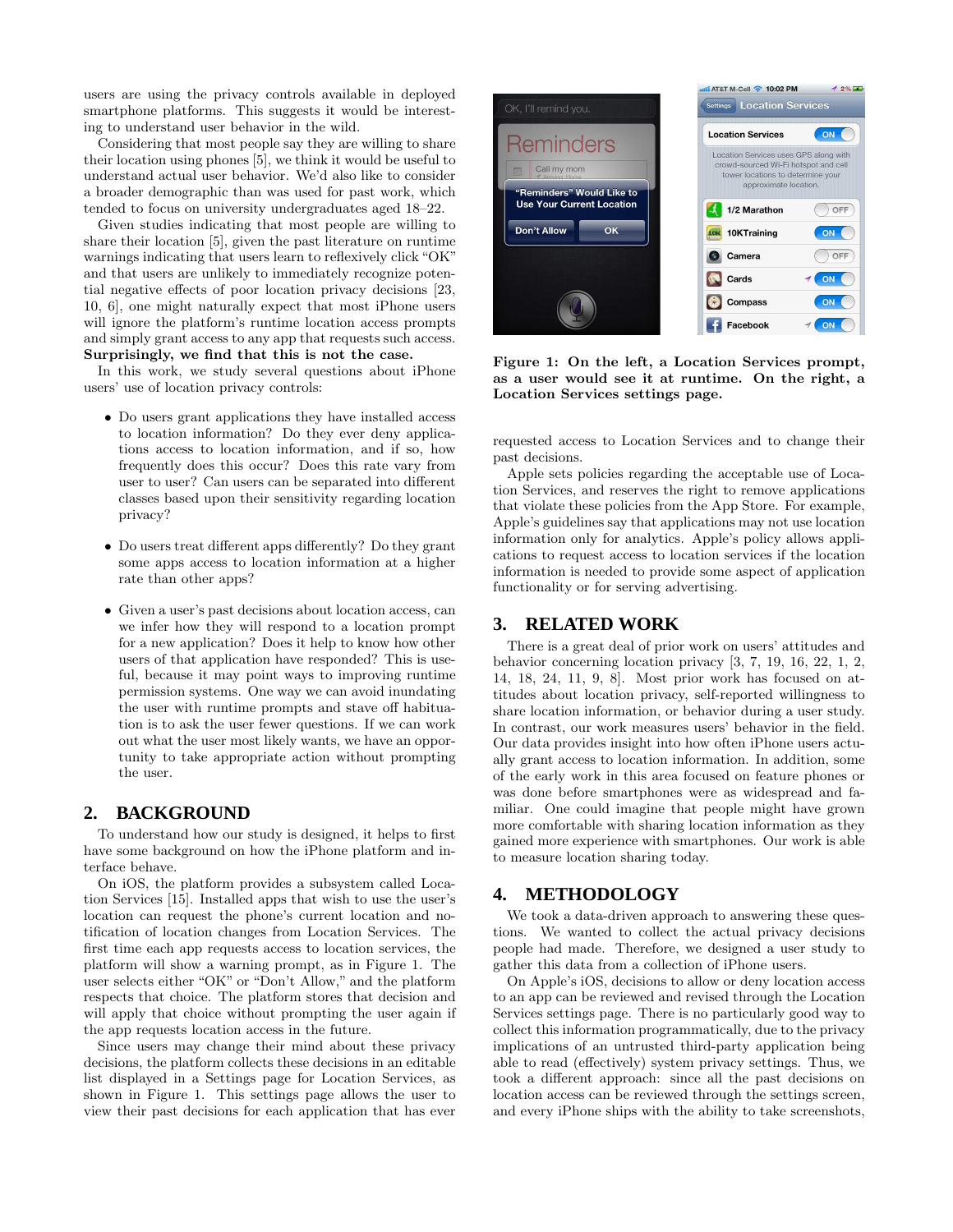

Figure 2: Participant 113 uploaded this series of overlapping screenshots, which taken together show the participant's location privacy decisions.

we decided to have study participants give us screenshots of their Location Services settings page.

We recruited nearly 300 anonymous iPhone users to participate in our study through Amazon Mechanical Turk, a microtask marketplace. Through a website created for the study, we instructed participants to take a series of screenshots of their iPhone's Location Services settings page. We guided them through the task of taking enough screenshots to cover all applications list on the page, as shown in Figure 2. These screenshots reveal, for each app that the user has installed and that has requested location access, whether the participant had most recently allowed or denied that request. We asked participants not to modify these settings until after they completed the task, in case navigating to the Location Services settings page made the participant want to change their settings. Participants then uploaded these screenshots to a server for collection and received a completion code to enter into the Mechanical Turk interface to prove completion of work.

We obtained IRB approval for this study. To protect participants' privacy, we gathered data from them anonymously. Participants took an average of 4 minutes to complete the study and we paid them \$4 for their time.

After data collection, we threw out data that was not relevant to the study (spam uploads from Turkers), uploads with duplicate sha1 hashes (to prevent accidental double-uploads from having undue weight in the dataset), and data from users where the user had not uploaded enough screenshots to reassemble the entire Location Services settings page. In total, we received 273 valid submissions.

The screenshots also contain information about whether Location Services are globally enabled or disabled and which apps had actually accessed location information in the past 24 hours. We did not use any of that information in this study.

Once the sets of screenshots were collected, a single graduate student coded all of the data from the screenshots into a machine-readable matrix with participants as rows and applications as columns. Each cell contained either "grant," "deny," or "no decision," to represent the user's choice.

Our study design gathers data on iPhone users' past decisions in response to location prompts. It does not provide any visibility into why users made the decisions they did, merely what decisions users did make. Nonetheless, we believe it is a reasonable way to find out the actual privacy decisions that the users made.

Our dataset encompasses data on 1126 unique apps from 273 unique users. There was considerable variation in the



Figure 3: A histogram of the number of applications requesting location access installed per participant. The x-axis indicates a number of locationusing apps. The height of the bar above the number  $N$  indicates the number of study participants who had N location-using apps installed on their phone.

number of apps requesting access to location installed per participant: the average was 19.8 location-using apps per user, but one user had installed 88 apps which requested access to location (the most in our dataset) and granted the permission to all of them. Figure 3 shows a histogram of the number of apps installed per study participant.

There was also considerable variation in the prevalence of individual apps. Each app requesting location was installed on an average of 4.81 participants' phones, but some apps were installed on many participants' phones, and there was a very long tail: 717 of the 1126 apps had only been installed by one user in our dataset. Of the 25 apps appearing most frequently in our dataset, 11 are first-party applications that come pre-installed on the phone. Figure 4 shows the prevalence of apps with multiple installs observed in our study.

#### **5. RESULTS**

### **5.1 Do users routinely grant access to location?**

We found that, while many users grant location access to most or all of their applications, there are also some users who deny access to many of their applications. Users make a wide variety of privacy decisions. Most users granted location access to at least two-thirds of the apps that requested it, and 40 users granted location access to every app that requested it. However, a significant number of users denied location access to more than half of the apps that requested it, and one user denied location access to every app that requested it. Figure 5 shows a histogram of the fraction of location-requesting apps to which the user granted access.

We conclude that users are making use of the iPhone location privacy controls. Most users have denied location access to one or more application. Our data suggests that users are not reflexively clicking OK to grant location access to every application that requests it. Also, our data suggests that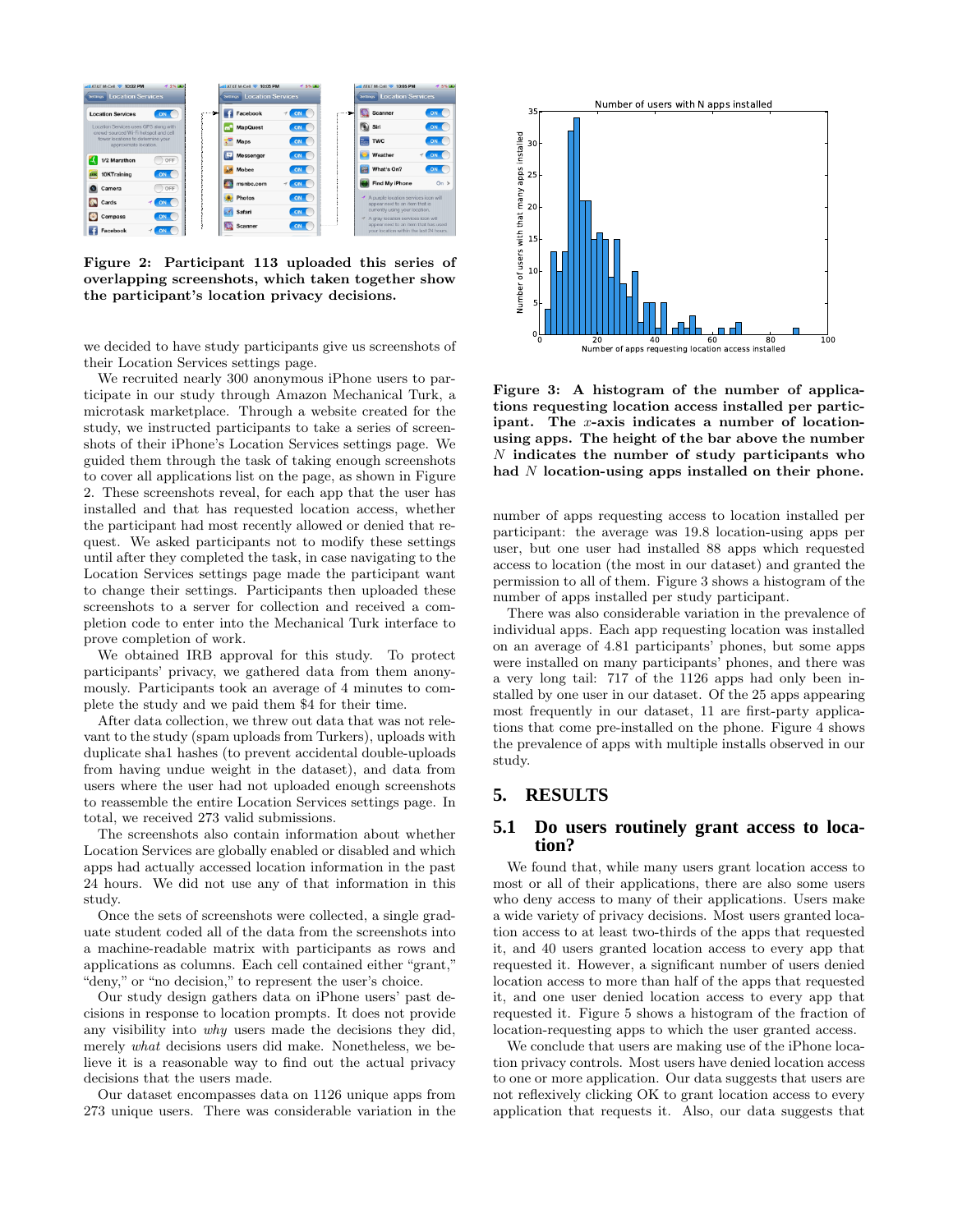

Figure 4: The number of installations for each of the 409 applications in our dataset that had been installed by more than one user. We saw 717 apps that were installed by only a single participant.

users have varying sensitivities to location privacy, and they make decisions accordingly.



Figure 5: Users make varying privacy decisions. In this diagram, each vertical bar represents one of 273 unique users. The height of the bar indicates the fraction of location-requesting apps installed on that user's phone to which the user granted location access. The bars are sorted by this grant rate.

#### **5.2 Do apps receive different amounts of trust from users?**

We were curious whether users appeared to trust some apps more than others. In other words, did users grant some apps access to location information at a higher rate than others? Our dataset provides partial information about this question.

The answer to this question is not immediate from the data we collected. Our dataset has a long tail, with data on 717 of 1129 apps appearing for only one user each. Thus, it



Figure 6: Apps receive different treatment by users. Users' willingness to grant location access seems to depend upon how the app uses location information.

is impossible to say precisely what fraction of users would grant each of these apps access to location information.

Nonetheless, even among the top 25 apps (the ones that were installed on the most phones within our dataset), we found wide variation in the fraction of users that granted that app access to their location. For instance, of the 97 users (53%) who had installed Shazam, 51 (53%) granted it access to location information. In contrast, 245 of 253 users (97%) who had installed the Maps application granted it access to their location. This suggests that users are more willing to grant location access to the Maps application than to the Shazam application. Figure 6 shows the rate at which users grant access to location information for the top 25 apps in our dataset.

Furthermore, it appears that users grant access more often to apps where location is central to the purpose of the app than to apps where location is a more optional feature or where it is less clear what benefit the user gets from sharing their location. For example, 28 of 29 users (97%) granted the foursquare app (in which users check in to various locations nearby) access to their location, a similar approval rate to that of Maps. In contrast, 40 of 68 users (59%) who had installed the IMDb app (which can use location to display nearby movie showtimes) granted it access to their location, and Shazam (which allows users to tag where they heard a song) was granted access by only 53% of users. This suggests that users are (at least in part) paying attention to the nature of the apps that are requesting access to their location and making their privacy decisions based on the expected value they will derive from sharing their location.

It would be interesting to explore this observation in greater detail in future work to see if it holds in general and to understand why users made the decisions they did.

The intuitive explanation of these results is that Apple's design is working as intended to empower users without becoming so burdensome that they ignore the prompts.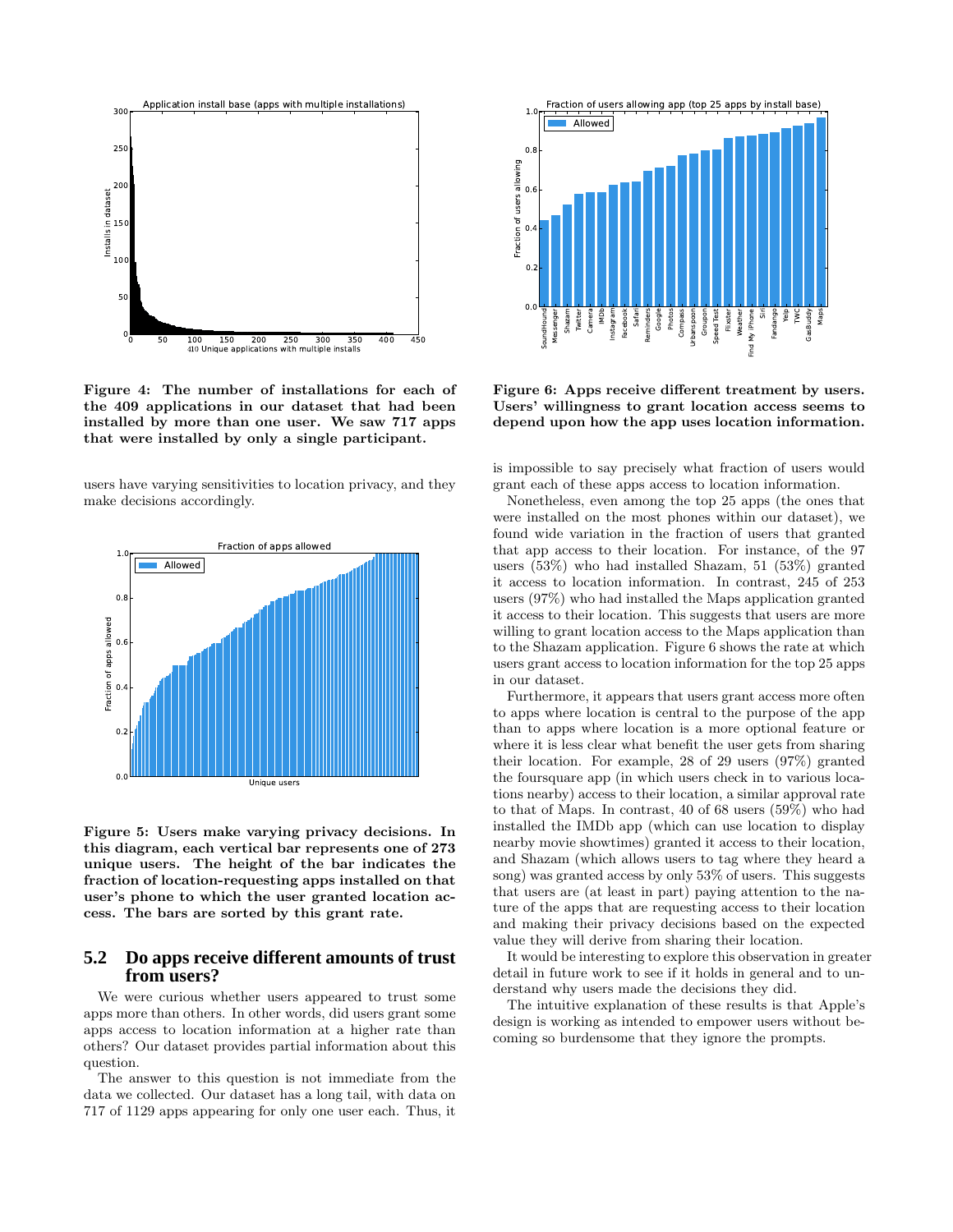### **5.3 Can knowledge of users' past decisions and previous decisions given about an app give good predictions on future choices?**

Since we know that different users make different privacy decisions, and different apps elicit different privacy decisions, there may be latent factors in the data that can be used to predict what particular users would decide about particular apps, given knowledge of the user's preference and the app's reputation.

This is very similar to the problem of recommendation systems, which have been studied broadly. In that context, matrix factorization techniques are widely used to identify latent factors that help predict user preferences. There are various algorithms that have been developed to perform this sort of clustering. Common techniques include principal component analysis (PCA), k-means clustering, and singular value decomposition (SVD).

We applied these methods from the recommendation systems literature to see if we could predict the location privacy decisions made by iPhone users in our study. We attempt to predict the decision made by a single user for a single app, based upon information about other decisions made by this user for other apps and decisions made by other users for this app. Informally, we would expect that the rate at which this user approved location requests for other apps is predictive, as is the rate at which other users have approved location requests for this same app.

We evaluated these methods on our data set using crossvalidation. We used the following procedure, which simulates a prediction algorithm that attempts to guess the outcome of the next user/app pair request based upon prior decisions from this user and decisions from other users.

First, we form a matrix representing the observations in our data set. Each row corresponds to a user, each column to an application, and the entry in each cell is either  $+1$ (representing a grant of location access),  $-1$  (a denial of location access), or 0 (indicating that this user has not been asked by this app for access to location information). Next, we select a user and application pair for which we want to make a prediction. The corresponding cell in our matrix of ground truth data must be nonzero, or we have no ground truth to which to compare our prediction. We erase this value from the matrix (by replacing it with a 0), then use PCA on the resulting matrix to produce a set of row factors and column factors. We multiply the row pertaining to the particular user by the column pertaining to the particular app for which we are trying to make a prediction. This yields a scalar. If this number is positive, our predictor guesses that the user would allow the app access to location information; if it is negative, the predictor guesses that the user would deny the app access to location information. The greater the absolute value of this number, the greater our confidence in the accuracy of the decision.

We can pick a threshold value for this confidence to restrict the set of user/app pairs that the algorithm will make a prediction on to situations where the classifier is more likely to be successful, in exchange for not being able to make predictions on chunks of the dataset. This allows tuning of the tradeoff between accuracy and applicability, as illustrated in Figure 7.

We tried several algorithms for matrix factorization: PCA, k-means, and SVD, each with several different rank values (1, 2, 4, 8, and 16). We observed the best accuracy from the k-means algorithm with rank 1. There exist several techniques that also take into account the sparseness of the matrix in their predictions [17], but we have not yet tried them.

Unfortunately, our results show only modest accuracy at prediction: for example, we can predict with  $\approx 88\%$  accuracy if we only make a prediction about 40% of the time (but the remainder of the time, we make no prediction at all). Our data set is fairly small. We do not know whether more data from a large collection of users would significantly improve accuracy.



Figure 7: Accuracy/applicability tradeoff

#### **6. POSSIBLE APPLICATIONS**

User attention is a valuable and limited resource. Given the ability to predict users' decisions, there exist a multitude of ways this knowledge could be leveraged to reduce the demand for user attention. Here's an example of how a system might modify behavior depending on how confident the system is:

- If the system has very low confidence of what the user will decide, then we can show the prompt as usual, and perhaps show what other users typically decide.
- If the system has moderate confidence, we could highlight the likely choice in the UI as the default.
- If the system has high confidence, we could simply take the expected action, and show the action taken in a non-modal notification which briefly allows for the reversal of the decision.

#### **7. CONCLUSION**

Users behave in a manner that is consistent with them desiring varying amounts of location privacy. Some apps are more trusted than others with location data. Knowing past decisions by a user or by other users about a particular app can inform whether a particular user will grant location access to a particular app.

It is plausible that it may be possible to leverage this information to reduce the number of privacy decisions users make, to select sane defaults based on past choices, or to use other designs to reduce the amount of attention demanded from users.